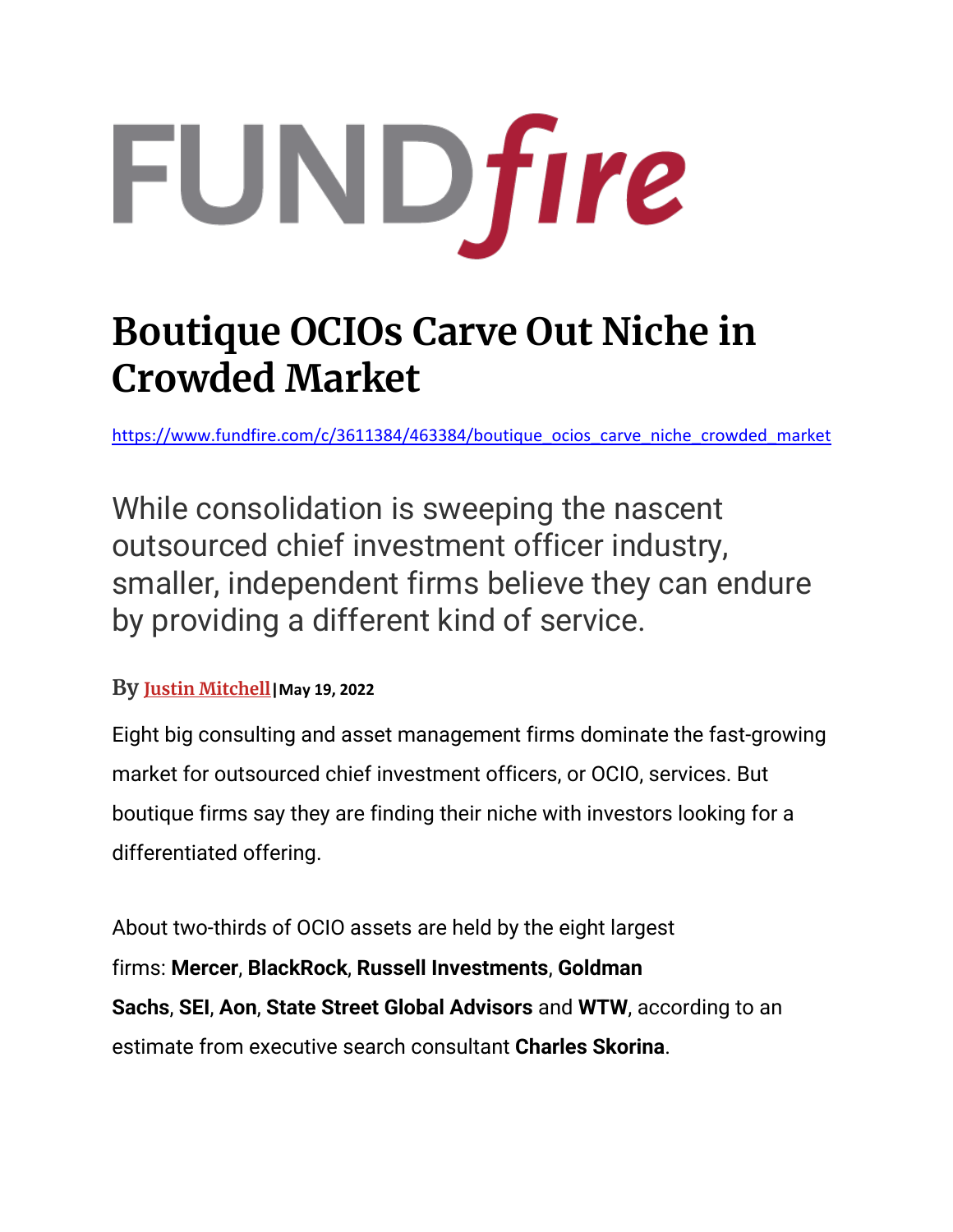## **View From the Top**

**Eight OCIO firms hold much of the capital in the space, but smaller firms believe they can still compete on their terms.**

| <b>OCIO</b>                         | <b>Assets as of 12/31/21</b> |
|-------------------------------------|------------------------------|
| <b>Mercer</b>                       | \$415 billion                |
| <b>BlackRock</b>                    | \$301 billion                |
| <b>Russell Investments</b>          | \$280.2 billion              |
| <b>Goldman Sachs</b>                | \$239 billion                |
| <b>SEI Instituional Group</b>       | \$238.5 billion              |
| Aon                                 | \$220.7 billion              |
| <b>State Street Global Advisors</b> | $$190$ billion +             |
| <b>WTW</b>                          | \$186.8 billion              |

Source: Skorina data, confirmed by firms.

Together, these eight firms had just over \$2 trillion in OCIO assets as of the end of 2021, by Skorina's count. FundFire was able to confirm assets for all of these firms except for SSGA, which didn't respond to requests for the information. The firm says it has "\$190 billion+" in OCIO AUM on its website.

The market for OCIO services continues to expand. Total OCIO assets stood at about \$2.4 trillion in 2021, according to a Pensions & Investments study, and that number could grow to \$4 trillion by 2026, **Chestnut Advisory Group [projected](https://www.fundfire.com/c/3407734/434344?referrer_module=article)**. Smaller firms contend that there is also room for them to share in the industry's growth. Skorina's **[list](https://charlesskorina.com/ocio-spring-2022-last-man-standing/)** features about 40 smaller OCIO firms with less than \$5 billion in assets. But there are challenges for independent firms to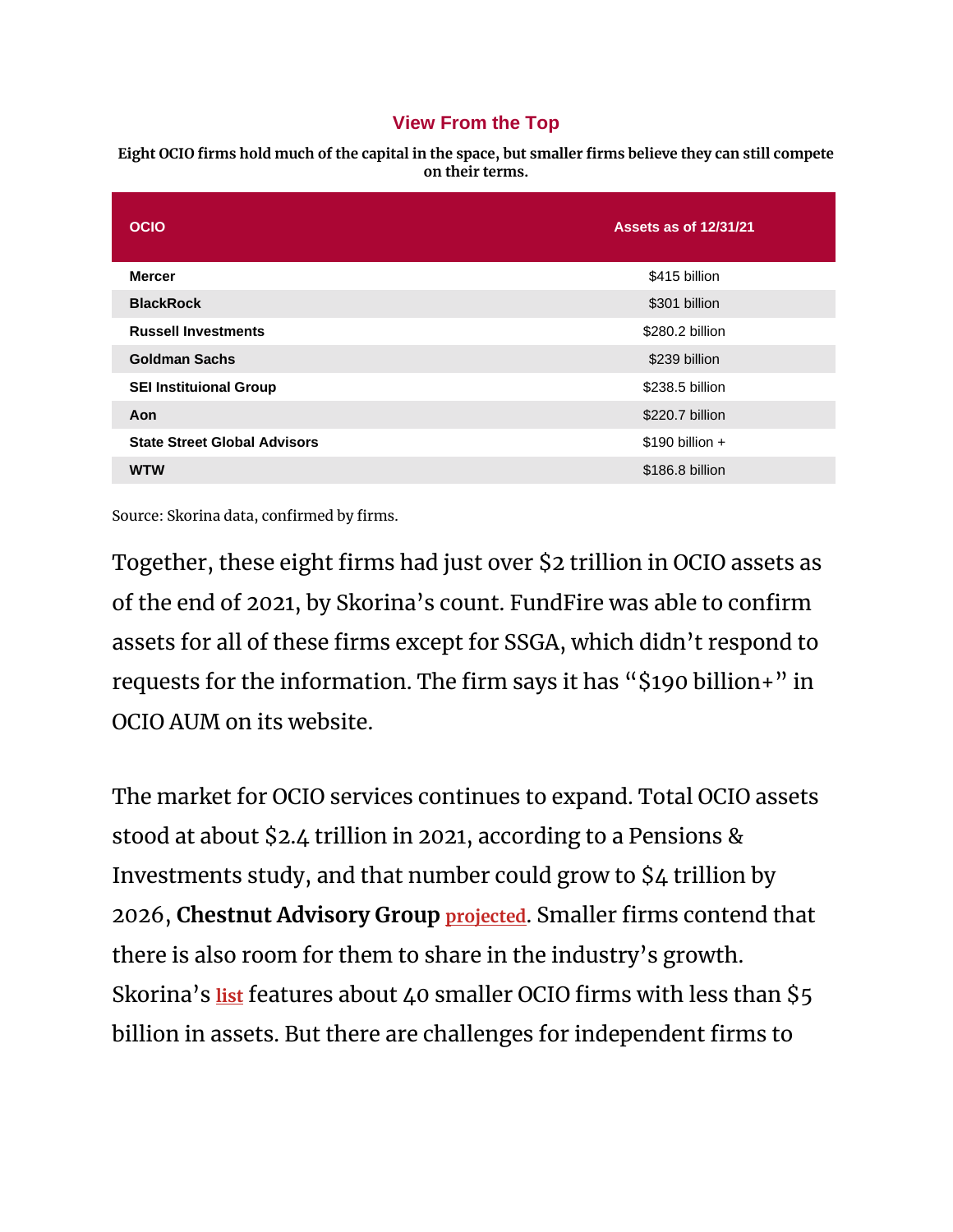gain ground. Skorina said he doubted that many of the small firms on the list will manage to reach \$20 billion.

"It's very tough," he said. "As they grow, it gets tougher and tougher to grow."

Since he began compiling the OCIO list 10 or 15 years ago, Skorina said he has never seen any "rocket ships," that is, independent OCIO firms that have grown steadily without merging with another firm.

"None have really broken through as independents," he told FundFire. "The ones that grow are the ones that are merging or selling out."

Two of the independent OCIO firms that have managed to grow, **Partners Capital**, with about \$48 billion in assets under management, and **Alan Biller and Associates**, with about \$140 billion in AUM, told FundFire they had no plans to join a larger firm. "Banks try and do a lot of things. We wanted to do one thing – simply have a single business where we serve our clients and we only make money by the explicit fees they pay," said Partners Capital Co-Founder and Senior Partner **Paul Dimitruk**. "We're sort of like a law firm. Our client is everything."

Dimitruk placed his firm in a different sector of the OCIO market than any of the largest firms on Skorina's list, serving a different clientele.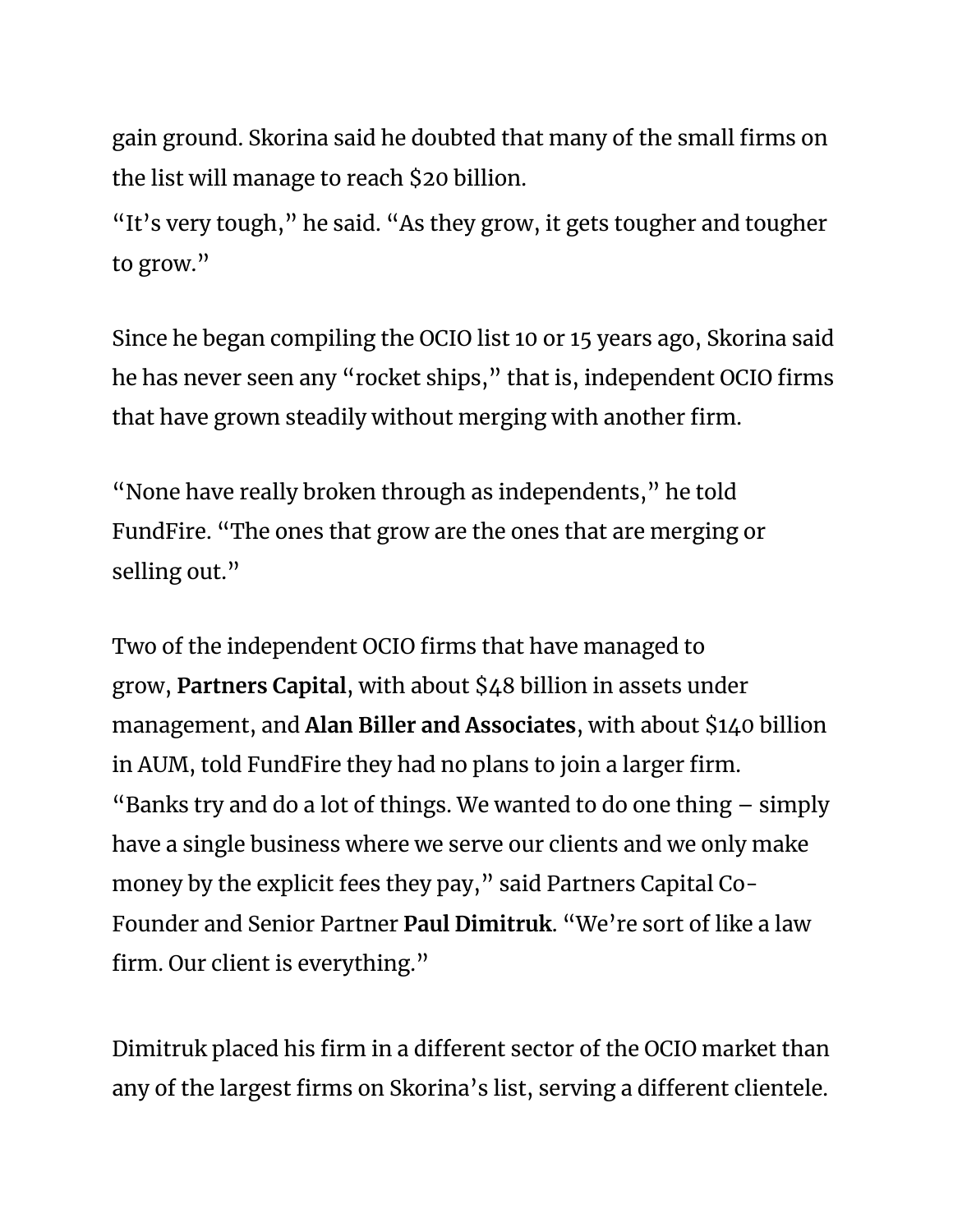Partners Capital would likely lose clients if it ever merged with a larger institution, he added.

**Alan Biller**, chairman of the eponymous firm he founded in 1982, told FundFire that his clients, which are mostly multi-employer retirement plans, seem to like the "stability" of the personal relationships they develop.

"I think they very much like the fact that they are dealing always with senior people in the firm as their representatives," he said. "It's a level of familiarity and comfort that some clearly think that they're more likely to get from a midsized firm."

Smaller firms do not need to grow unabated in order to be successful, said **Amanda Tepper**, CEO of Chestnut, which studies the OCIO market. There is robust interest in these "boutique" firms, she adds. "They're going to get to a certain size and stay there," she said. "Not everybody has to grow forever."

One advantage smaller OCIO firms posses is their ability to stand out from the crowd, said **Michael Rosen**, chief investment officer of **Angeles Investments**, which has about \$7.7 billion in discretionary assets.

The OCIO market "bifurcates" between those investors content to have a "low-cost, middle-of-the-road" portfolio that looks very